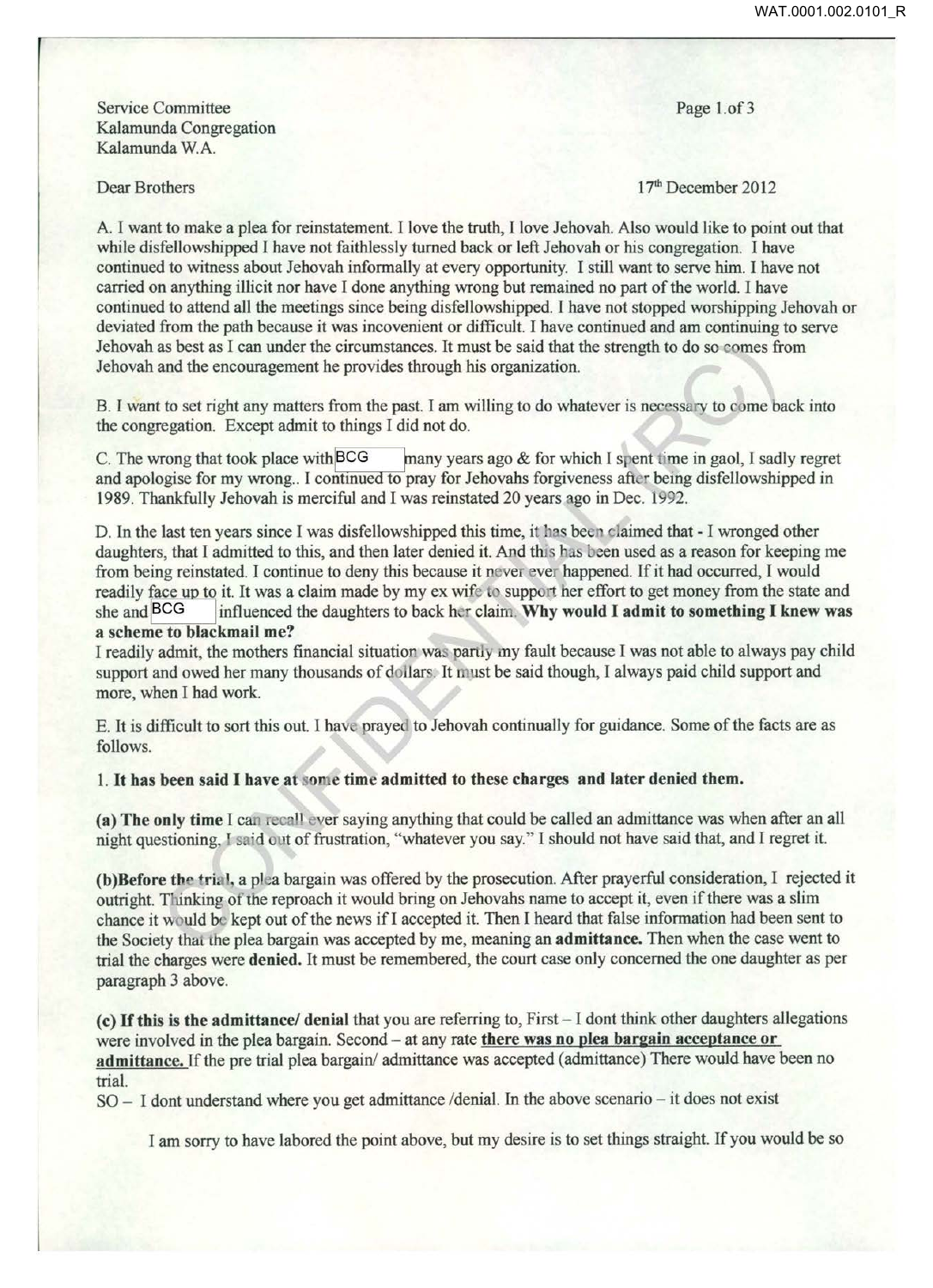Page 2 of 3

kind and pinpoint where you feel the admittance /denial is, that would be a great help.

- 2. Other kids. No charges were presented in court. Accusations were brought up briefly at the committal. They were not acted on by police or the prosecution. Please see No : 4 below. If they were true or could be substantiated, they would have been presented in court. As previously mentioned in par. D, the kids were coached by their mother to make up stories. Also I knew about this coaching before the case went to trial.
- 3. So why would I admit to anything that I first of all, knew to be fabricated, unsubstantiated as well as reportedly made up stories as found by a counselor ? Please see 4 below.
- 4. My son informed me about 2002. Before the court case

- That their mother took two of the daughters to a counsellor to try to get some verification of abuse. -That the mother was very disappointed when the report said there was no ev dence of such. -That the mother had obviously coached them to make up stories. The prosecution no doubt interviewed the other daughters and must have found lack of credibility too. At any rate, whether they were *found out* to be lying or not, their stories are untrue.

- 5. BCK My wife **1.10** about 23 years ago asked BCG had any thing ever happened to her. Her answer was she didnt know of anything, but would ask her mother. Her mother told her something happened when she was  $3$  or  $4.$  BCG has no recollection of this and although she has repeated her mothers story, she cannot support it. It is untrue. Also I would like to point out that when BCG was 3-4 yrs old I was not even in the truth. Efforts from myself and  $R = 0$  to speak to BCG again have been refused because of my being disfellowshipped.
- 6. Credibility under scrutiny. It seems important to point out that the Mareeba elders presumed I lied right in the beginning when they disfellows hipped me in 1989. They thought I made up a story about my then wifes admission to me of adultery.
- 7. Evidence that I was telling the truth when separating in 1989 re: BCK s Mother- I dont like to bring this up again. But it is necessary to prove that BCK s mother hid the truth for years, and lied throughout this affair right from the beginning. She admitted to me that she committed adultery "No more than the fingers you can count on one hand." Her subsequent denial of those words, when questioned by the elders resulted in my being disfellowshipped in 1989, because I had left her, separating because of what she told me (The five adulteries)

I had forgiven her for one adultery already, that I found out about through work associates. She assured me it only happened once.

- The truth emerges, but it is disregarded by the elders. A few years after I was disfellowshippd in 1989. Ron DeRooy, an elder from Mareeba Qld congregation, told me that my ex wife did finally admit to the elders that she said those exact words to me, but that "Nothing can be done about it now." I had sent him taped evidence a year or so earlier of her admitting what she said. He said he refused to listen to it. So it is proven I was telling the truth from the beginning about the reason I separated. Ron DeRooy disregarded the evidence I sent him and disregarded the proof when he heard it from her own mouth.
- 9. At the (congregation) appeal in 1989 other charges were added. I had a lot of trouble being reinstated because I kept trying to set things straight and be accurate about what happened and what did not happen. That the mother did indeed make that admission to me, and THAT is why I separated from her. Also tried to do the same with the other charges.
- 10. Present disfellowshipping. At some time since being disfellowshipped this time, somebody added the accusation as in par. 1. If you would be so kind as to let us know the identity of this accuser